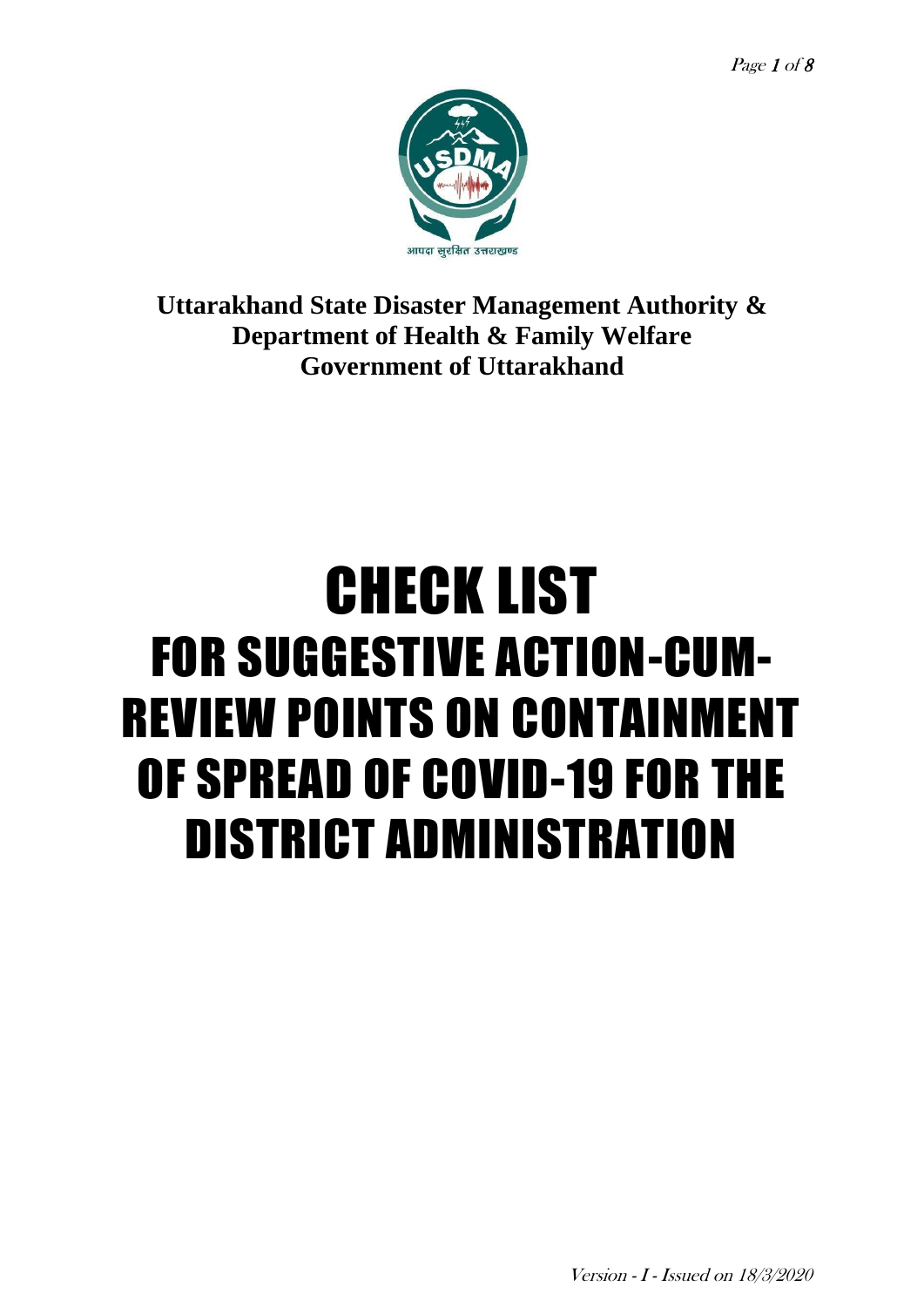# *Uttarakhand State Disaster Management Authority& Department of Disaster Management* **Government of Uttarakhand**

*Check list for suggestive Action-cum-Review points on containment of spread of COVID-19 for the District Administration*

# **1. District institutional (Hospital) isolation ward facility/ ICU**

- 1.1. Ensure sufficient beds in various hospitals including government and private
- 1.2. Till date, what is the surge capacity of all hospitals, PHCs and CHCs to accommodate COVID-19 patients Nos.:
- 1.3. The present arrangements of beds (Surge capacity) in government establishment is sufficient?  $\vert$  Yes  $\vert\vert$  No
- 1.4. If no, then what is the arrangement/ any meetings/ tie up made with private hospitals Yes No
- 1.5. If yes, pl. (para 1.4) keep the list of hospitals with bed capacity
- 1.6. Doctors/ nurses/ paramedics/ janitors/ ULBs/ department of Food & Civil Supply / police/ Fire & Emergency / SDRF/ Department of Transport/ Department of Education/ Department of PRIs are trained/ sensitized adequately  $\mid$   $_{\text{Yes}}\mid\mid$   $\mid$   $_{\text{No}}$
- 1.7. If yes, please take stock of number of training conducted (Department wise as mentioned at para 1.6)
- 1.8. If private hospitals are to be used then ensure training of personnel of private hospitals.
- 1.9. Have adequate preparations been done in the ICU/Isolation Ward to admit any suspected or confirmed cases?  $\mid$   $\gamma$ es  $\mid \mid$   $\mid$  No
- 1.10. Have you earmarked Ambulance/ other vehicles for transportation of the suspect without interrupting the normal flow of Hospitals, PHCs and CHCs?  $\parallel$  Yes  $\parallel$  No
- 1.11. Have you planed for additional requirement of vehicles for transportation of suspected cases? Yes  $\parallel$  No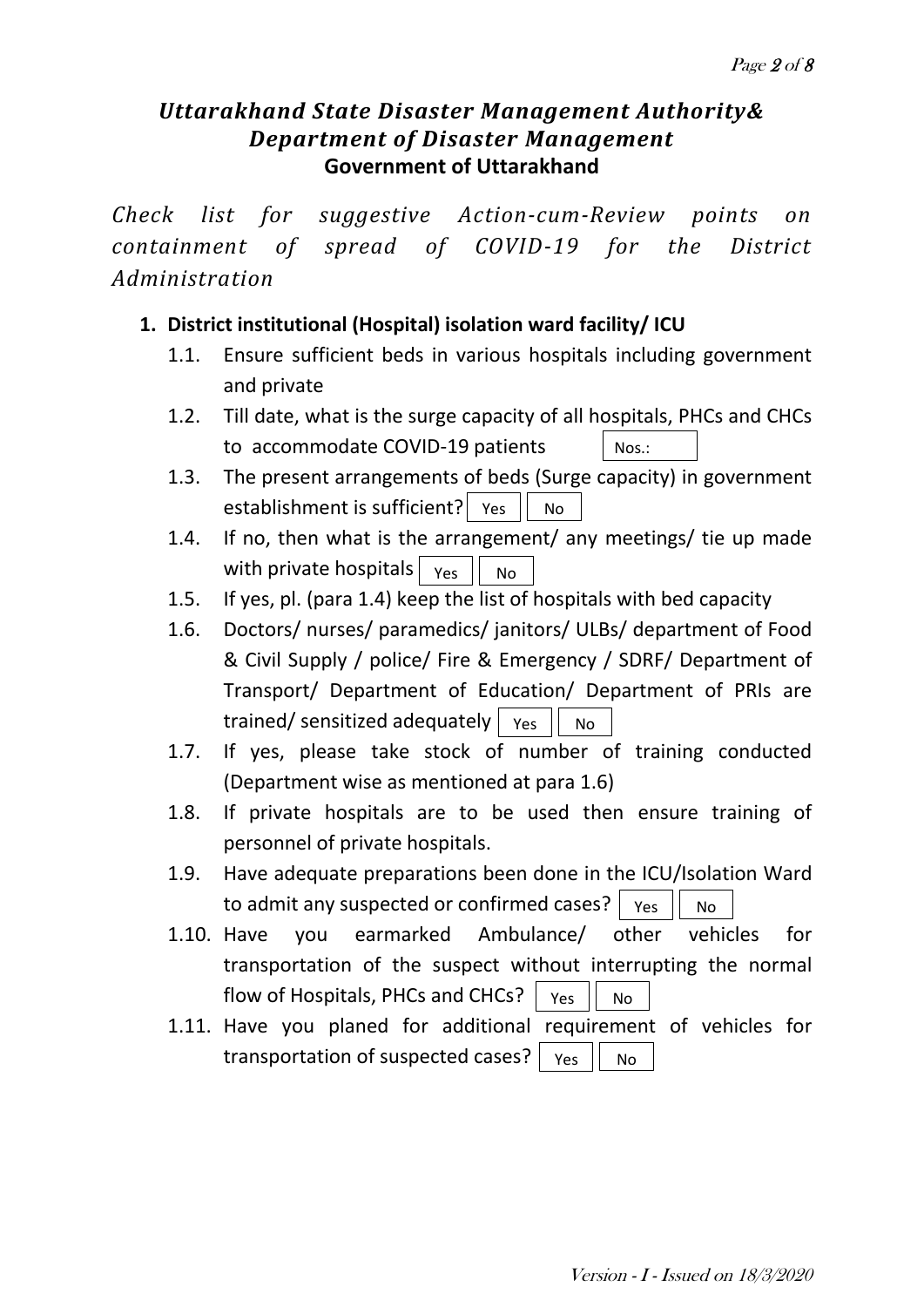**2.** Ensure availability of essential items, Doctors/Nurses/ para medical staff and other resources **(Please take stock of details of resources in numbers)**



#### **3. District quarantine facility**

- 3.1. Ensure the identification of quarantine facility  $|$  Yes  $|$  No
- 3.2. If yes, please take stock of number of quarantine facilities identified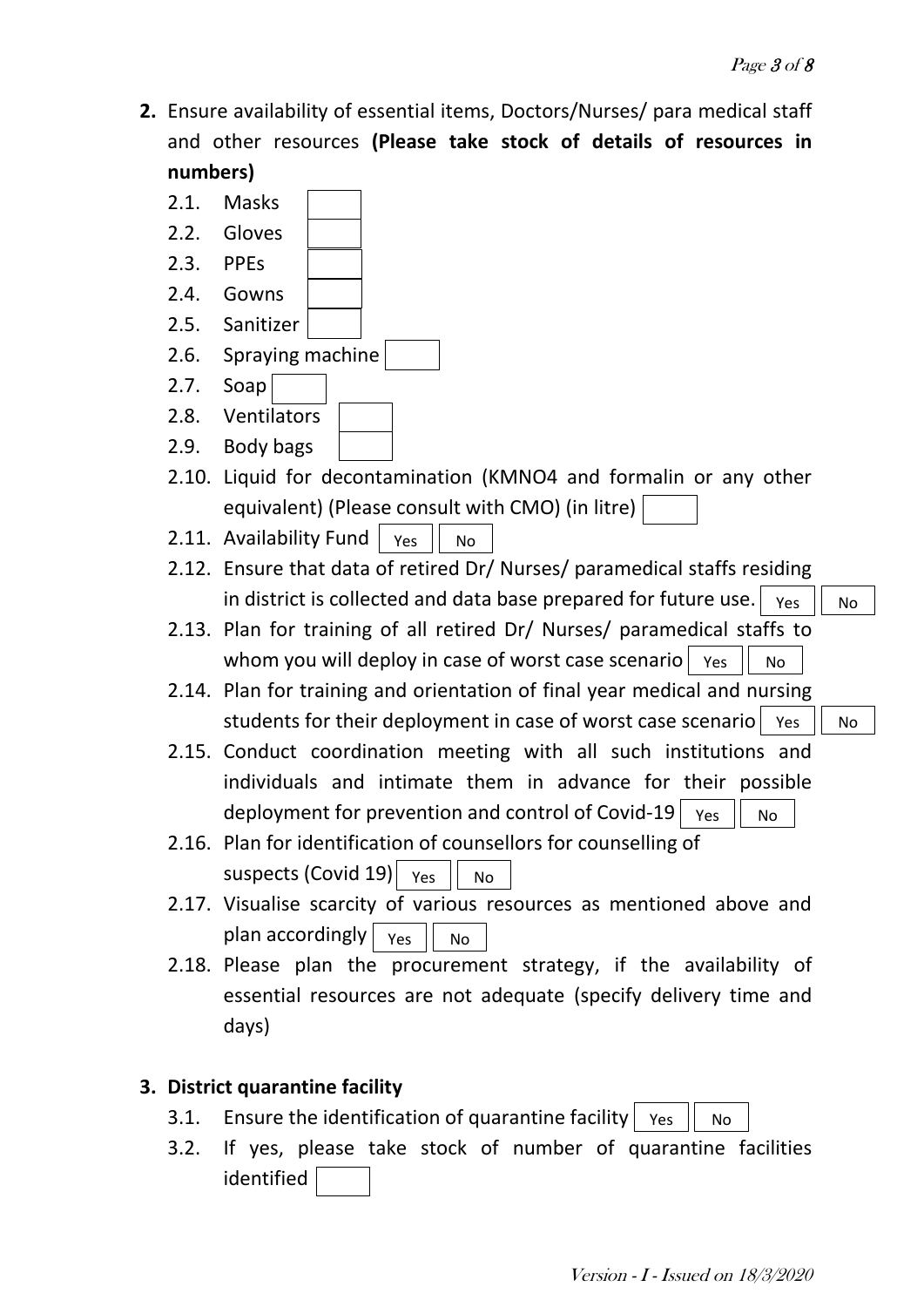| 3.3. | If number of suspected cases in the district will increase then do<br>you think that the identified capacity is adequate?<br>Yes<br>No |
|------|----------------------------------------------------------------------------------------------------------------------------------------|
|      |                                                                                                                                        |
| 3.4. | If no, what will your strategy to provide quarantine facility to                                                                       |
|      | suspected cases?                                                                                                                       |
| 3.5. | Ensure availability of adequate beds<br>Yes<br>No                                                                                      |
| 3.6. | Ensure power supply arrangement in quarantine area<br>Yes<br>No                                                                        |
| 3.7. | Ensure that quarantine area is enabling and friendly so that the                                                                       |
|      | coping mechanism of patients can be maintained<br>Yes<br><b>No</b>                                                                     |
| 3.8. | Ensure drinking water arrangement in quarantine area<br>Yes<br>No                                                                      |
| 3.9. | Ensure sanitation facility (Toilet & Bathing area) in                                                                                  |
|      | Quarantine area<br>Yes<br><b>No</b>                                                                                                    |
|      | 3.10. Ensure proper food arrangements in quarantine area<br>No<br>Yes                                                                  |
|      | 3.11. Ensure cleaning in quarantine area with appropriate Chemicals<br>Yes<br>No                                                       |
|      | 3.12. Ensure security in quarantine area<br>Yes<br>No.                                                                                 |
|      | 3.13. Ensure counselling of suspects and patients having positive                                                                      |
|      | symptoms in quarantine area and isolation unit<br>Yes<br>No                                                                            |
|      | 4. Coordination between various line departments                                                                                       |
|      |                                                                                                                                        |
| 4.1. | Plan your IRT as per requirement and nominate officers (the IRT of                                                                     |
|      | Dehradun for response has been modified and enclosed for                                                                               |
|      | reference)<br>Yes<br>No                                                                                                                |
| 4.2. | Ensure training / sensitization of newly formed IRT to respond the                                                                     |
|      | pandemic (safety precaution while dealing with the suspects or                                                                         |
|      | identified positive patients)<br>Yes<br><b>No</b>                                                                                      |
|      |                                                                                                                                        |

- 4.3. Ensure conduct of coordination meetings with all stakeholders of district and Thesil IRTs  $\vert$  Yes  $\vert$  No
- 4.4. Ensure that members of IRT / line departments are working as per charters of duties of IRS  $\vert$  Yes  $\vert\vert$  No
- 4.5. Ensure that review/debriefing meetings are conducted on action  $\mathsf{taken}$  for effective response  $\mid$  Yes  $\mid\mid$  No
- 4.6. Ensure regular updating of work done and to be done by various department / personnel (Execute IRS Form 004 and 005) | Yes  $|$  No

# **5. Stock taking of availability of essential commodities**

5.1. Are you taking stock of essential food items available in PDS Godown on daily / weekly basis? | Yes  $\|$  No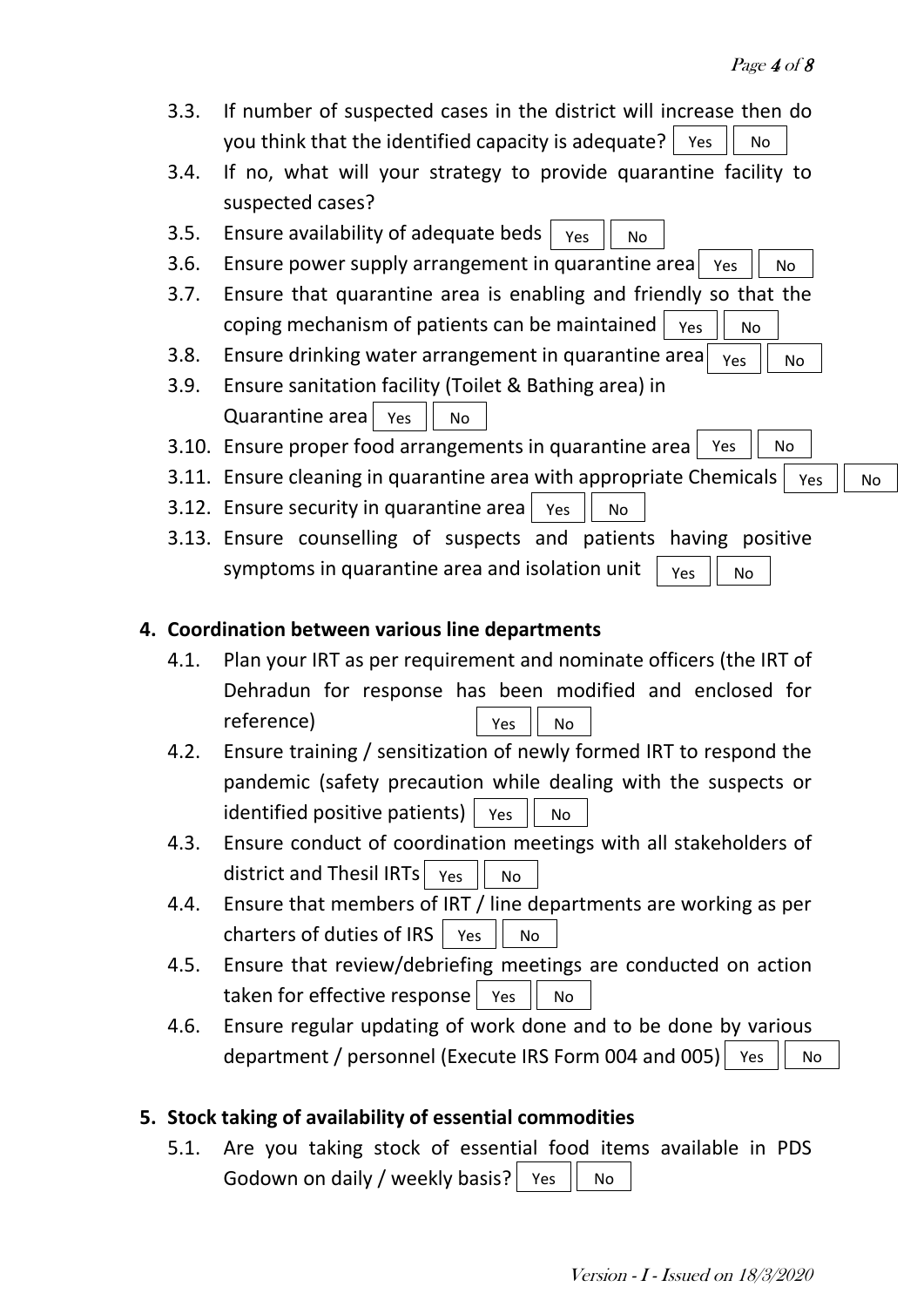- 5.2. Are you taking initiative for prevention and control of hoarding of essential commodities? Yes || No
- 5.3. Are you monitoring availability of essential commodities and its price regularly? | Yes | No
- 5.4. In case of complete lockdown, have you prepared plan to provide food items to all (Population residing in your district) <code>through PDS</code>  $\mid$  <code>Yes</code>  $\mid\mid$  <code>No</code>
- 5.5. If yes, review the strategy and plan accordingly
- 5.6. Have you identified additional Godown for storage of essential  $\left. \rule{0cm}{1.1cm}\right|$  food items?  $\left| \rule{0cm}{1.1cm}\right|$   $_{\rm Yes}$   $\left| \rule{0cm}{1.1cm}\right|$   $_{\rm No}$
- 5.7. If yes, please take stock of name of Godown with locations and its storage capacity

#### **6. Tracing the exposed persons**

- 6.1. Have you got the SOPs to find out exposed person? Yes || No
- 6.2. If no, please discus with CMO / SDRF
- 6.3. Have you prepared SOPs for quarantine of exposed person if identified Yes || No
- 6.4. If no, please discus with CMO / SDRF
- 6.5. If any exposed person refuse /resist to come to quarantine centre then what will be the SOPs to manage the scenario

#### **7. SOP for Disinfection of quarantine premises**

- 7.1. Do you have SOPs for disinfection of quarantine premises? | Yes  $||$  No
- 7.2. Do you have sufficient chemicals and equipment for decontamination of affected area and other facilities established? | Yes  $||$  No
- 7.3. Ensure training of personnel for effective and safe disinfection Yes || No

#### **8. SOP for isolating the symptomatic person**

- 8.1. Do you have SOPs for isolating the symptomatic person? | Yes  $||$  No
- 8.2. Ensure training of Personnel/ team to manage patients those are in isolation? Yes  $\parallel$  No
- 8.3. Do you have SOPs to manage a symptomatic person if he/she refuse/resist to go for isolation? | Yes  $\|$  No
- 8.4. Plan to control Law and order situation if arises?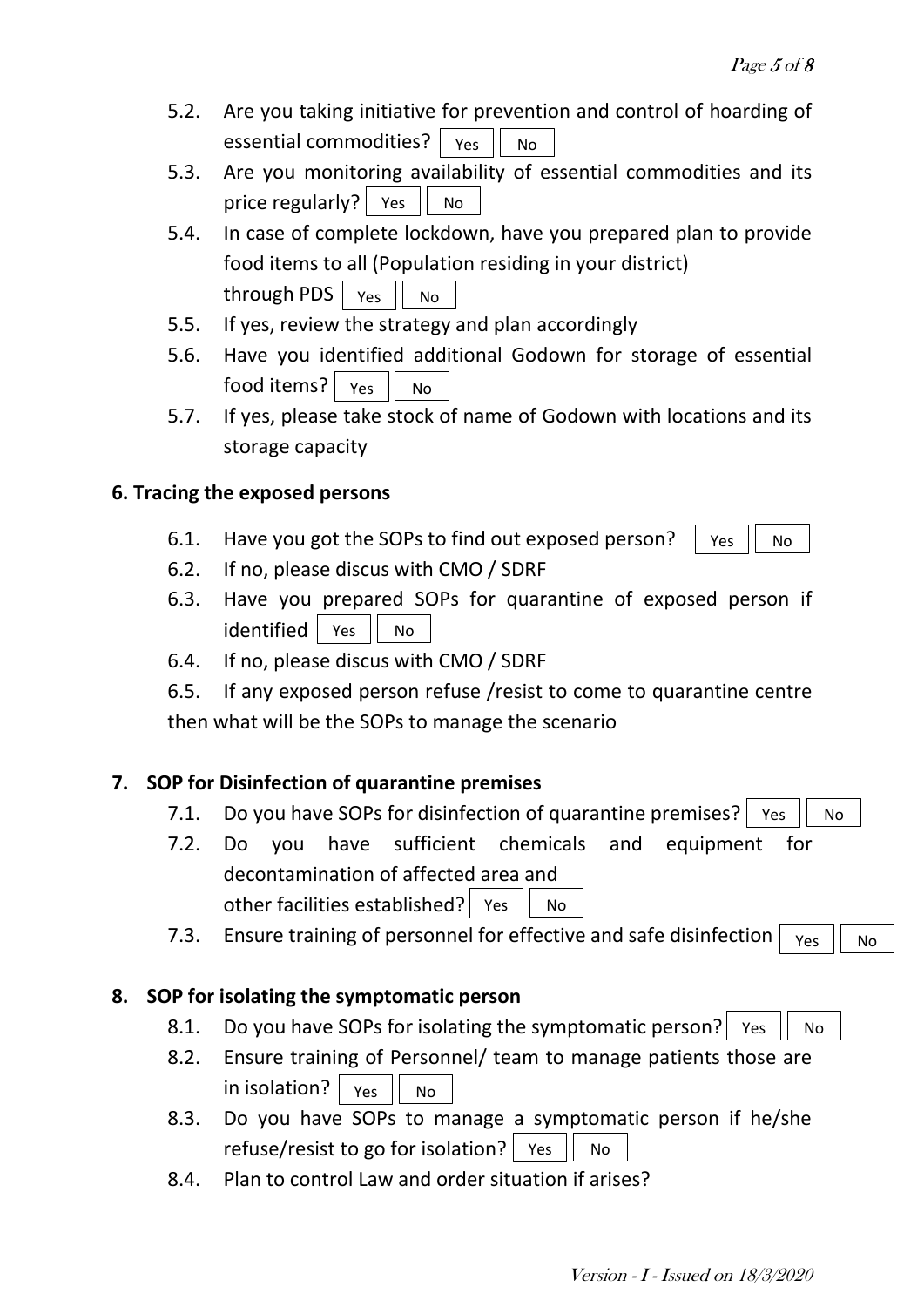# 9. **SOP for house quarantine of exposed person**

9.1. Do you have SOPs for house quarantine of exposed person? Yes || No

9.2. Are you conducting awareness activity in and around of the

exposed person's premise? 9.3. How it is being done? Yes || No

#### **10. Awareness activities**

10.1. Have you develop any strategy for generation of awareness among the communities? Yes  $||$  No

- 10.2. If yes, please review the strategy at your level
- 10.3. Do you have sufficient fund to manage the awareness activity? Yes  $\|$  No
- 10.4. Are you conducting Media briefing/issuing press note regularly?  $\overline{Y_{\text{res}}$   $\overline{Y_{\text{No}}}$

10.5. Ensure to reach out the vulnerable groups like taxi drivers/ restaurant workers/ hotel workers / janitors about dos and don'ts on infection of Covid-19 Yes  $||$  No

- 10.6. Have you developed any strategy to reach out the villagers Yes || No
- 10.7. Do you have any strategy for control of spread of rumours? Yes  $||$  No
- 10.8. If yes, please review.
- **11. Status of liaison with hospitals of central government organisations located within district**
- **12. Do you have any SOPs for dealing with foreign nationals who is symptomatic or asymptomatic residing in your district?** Yes  $||$  No
- **13. What are the necessary regulatory / prohibitive /orders you have issued as a DM/ RO for prevention and control of Covid-19?**
- **14. Status of coordination with DG (Health) office for support**
- **15. Status of coordination with SDRF and other departments concerned with support**
- **16. Strategy for involvement of Army and CPMF with the district administration**

# **17. Training for personnel involved in operations**

17.1. Ensure training of all personnel involved in operations on various components of Covid-19 (decontamination, use of PPE, precaution taken in quarantine area, etc). The stakeholders are as follows; (take stock of number of

stakeholders already trained) Yes || No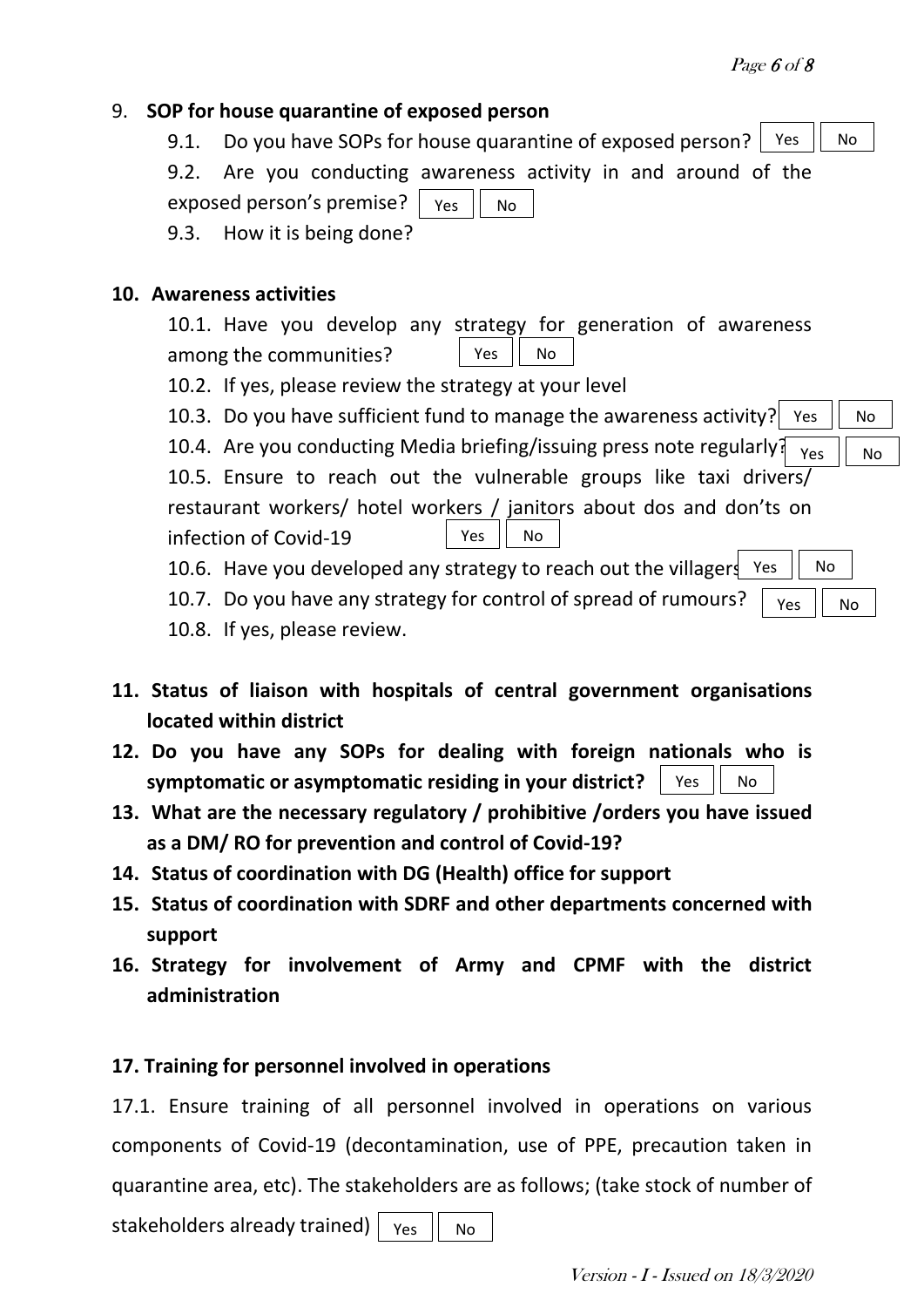| 17.1.1 Hospital Staff (Para medics/ word boy/nurses/)       |
|-------------------------------------------------------------|
| 17.1.2. Employees of ULBs (Sanitation worker)               |
| 17.1.3. Ambulance drivers                                   |
| 17.1.4. Police personnel                                    |
| 17.1.5. Drivers of all police vehicles                      |
| 17.1.6. Drivers of SDRF                                     |
| 17.1.7. Drivers of Sachivalaya and other government offices |
| 17.1.8. Other supportive staff of various departments       |

# 17.2. **Training for personnel involved in various public utilities**

17.2.1. Ensure training of all personnel involved in providing services at various public Utilities on sanitization. The stakeholders are as follows; (take stock of number of stakeholders already trained) | Yes  $||$  No



# 17.3. **Training for PRIs and ground workers.**

17.3.1. Ensure training of all personnel involved in providing services at various public Utilities on sanitization. The stakeholders are as follows; (take stock of number of stakeholders already trained) |  $Y$ es  $||$  No



**18. Ensure that PDS shops are not using Biometric for attendance of staff** Yes  $\parallel$  No